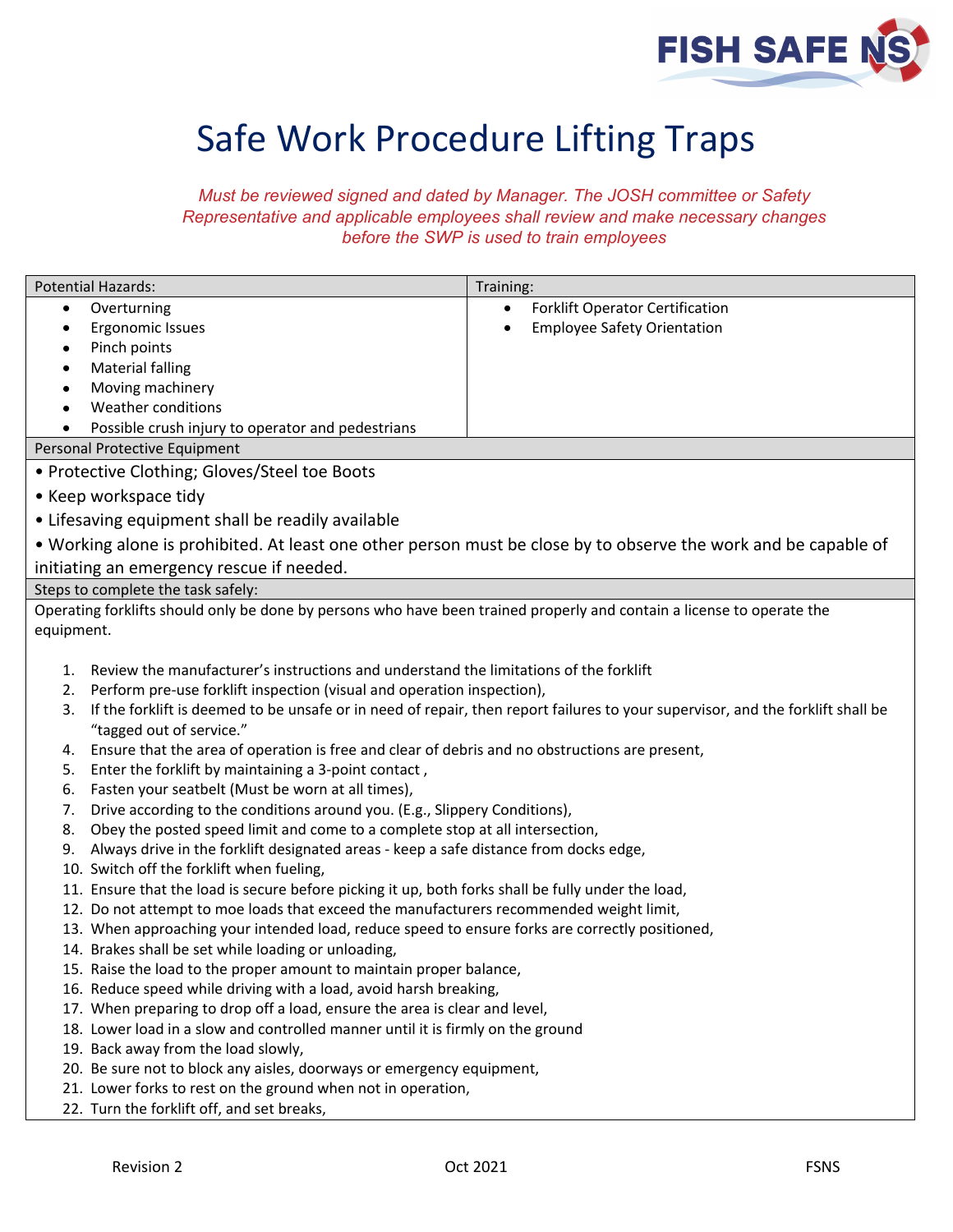23. Unbuckle and carefully dismount from forklift.